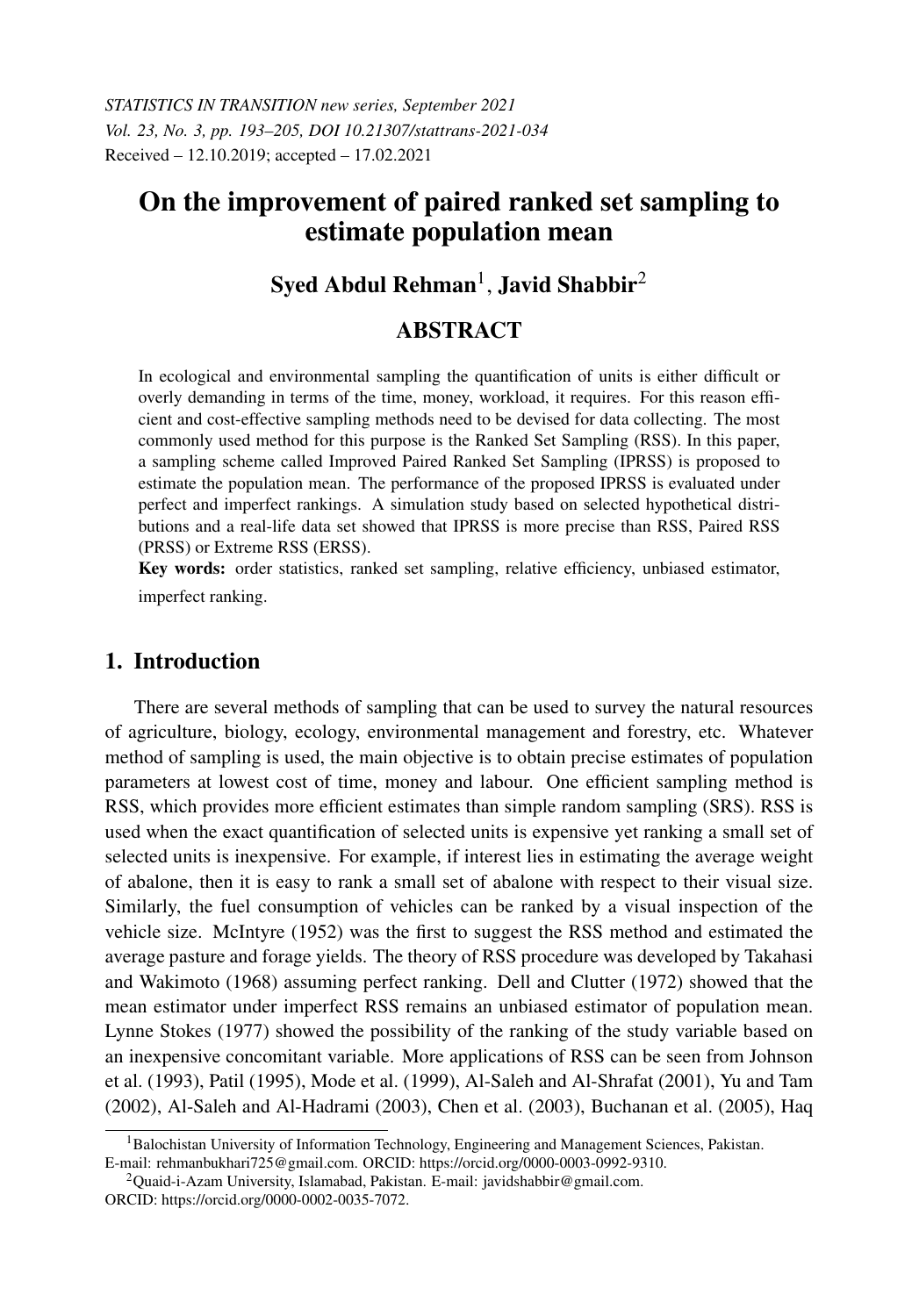#### et al. (2013) and references cited therein.

Muttlak (1996) introduced the paired RSS (PRSS) and Median RSS (MRSS) schemes for estimation of population mean. Muttlak (1998) extended the work of Patil (1995) and showed that the mean estimator under MRSS is more efficient than the mean estimators under SRS and RSS. Samawi et al. (1996) suggested Extreme RSS (ERSS) for estimation of population mean. Muttlak (2003) suggested quartile RSS (QRSS) to get more representative units as a sample. Biradar and Santosha (2015) proposed Independent Extreme RSS (IERSS) by modifying original RSS. It is well understood that population parameters like mean and variance might not be estimated more efficiently when the population under study is suspected of containing some extreme values or outliers. The selection of any of these extreme values in a sample will affect both the precision and accuracy of estimates. All the above discussed RSS schemes, especially usual RSS, MRSS and ERSS, might suffer the consequences of extreme values being selected in a sample. In order to overcome this deficiency, we propose a new RSS scheme by taking the advantage of ranking made in RSS. Our proposed RSS scheme called Improved Paired RSS (IPRSS) is more efficient as compared to other existing RSS schemes to estimate the population mean. Another advantage of using the IPRSS is that it requires less number of units to identify or observe as compared to RSS and MRSS, while requiring more units to identify as compared to PRSS.

Let Y and X respectively be the study variable and concomitant variable respectively. Let *Y*<sub>*i*</sub>(*i*)<sub>*j*</sub> be the *i*<sup>th</sup> order statistic in the *i*<sup>th</sup> set of the *j*<sup>th</sup> cycle of the RSS scheme. Let  $\bar{y}_{RSS}$  be the sample mean of study variable based on the RSS sample. Let  $\Delta_i = \mu_{(i)} - \mu$  be the deviation of the *i*th order statistic from true mean. Similarly, other deviations can be defined in the same manner.

### 2. Ranked Set Sampling (RSS)

By means of the RSS procedure, initially  $m<sup>2</sup>$  units are identified from the population and randomly allocated to *m* sets each of size *m*. Now within each set, units are ranked visually with respect to the variable under study or by any other economical method. The lowest ranked unit from the first set is selected and the second lowest ranked unit is selected from the second set. The procedure is carried out until the highest ranked unit is selected from the last set. A sample of *m* units is collected which also completes one cycle of a RSS. Repeating this procedure times results in a sample of size  $n = mr$ .

Let  $Y_{1(1)j}, Y_{1(2)j}, \dots, Y_{1(m)j}; Y_{2(1)j}, Y_{2(2)j}, \dots, Y_{2(m)j}; \dots, Y_{m(1)j}, Y_{m(2)j}, \dots, Y_{m(m)j}$  be m independent random sets (samples) in the *j*th cycle, each of size *m*, such that  $i = 1, 2, \dots, m$  and  $j = 1, 2, \dots, r$ . Hence, the collected units in a sample by means of the RSS procedure are:  $Y_{1(1)j}$ ,  $Y_{2(2)j}$ ,  $\cdots$  ,  $Y_{m(m)j}$ . Takahasi and Wakimoto (1968) showed that under perfect ranking, the mean of RSS is  $\bar{y}_{RSS} = \frac{1}{rm} \sum_{j=1}^{r} \sum_{i=1}^{m} Y_{i(i)j}$ , which is an unbiased estimator of population mean  $\mu$  and is more precise than  $\bar{y}_{SRS} = \frac{1}{n} \sum_{i=1}^{n} Y_i$ . The variance of  $\bar{y}_{RSS}$  is given by

$$
Var(\bar{y}_{RSS}) = Var(\bar{y}_{SRS}) - \frac{1}{rm^2} \sum_{i=1}^{m} \Delta_{(i)}^2
$$
 (1)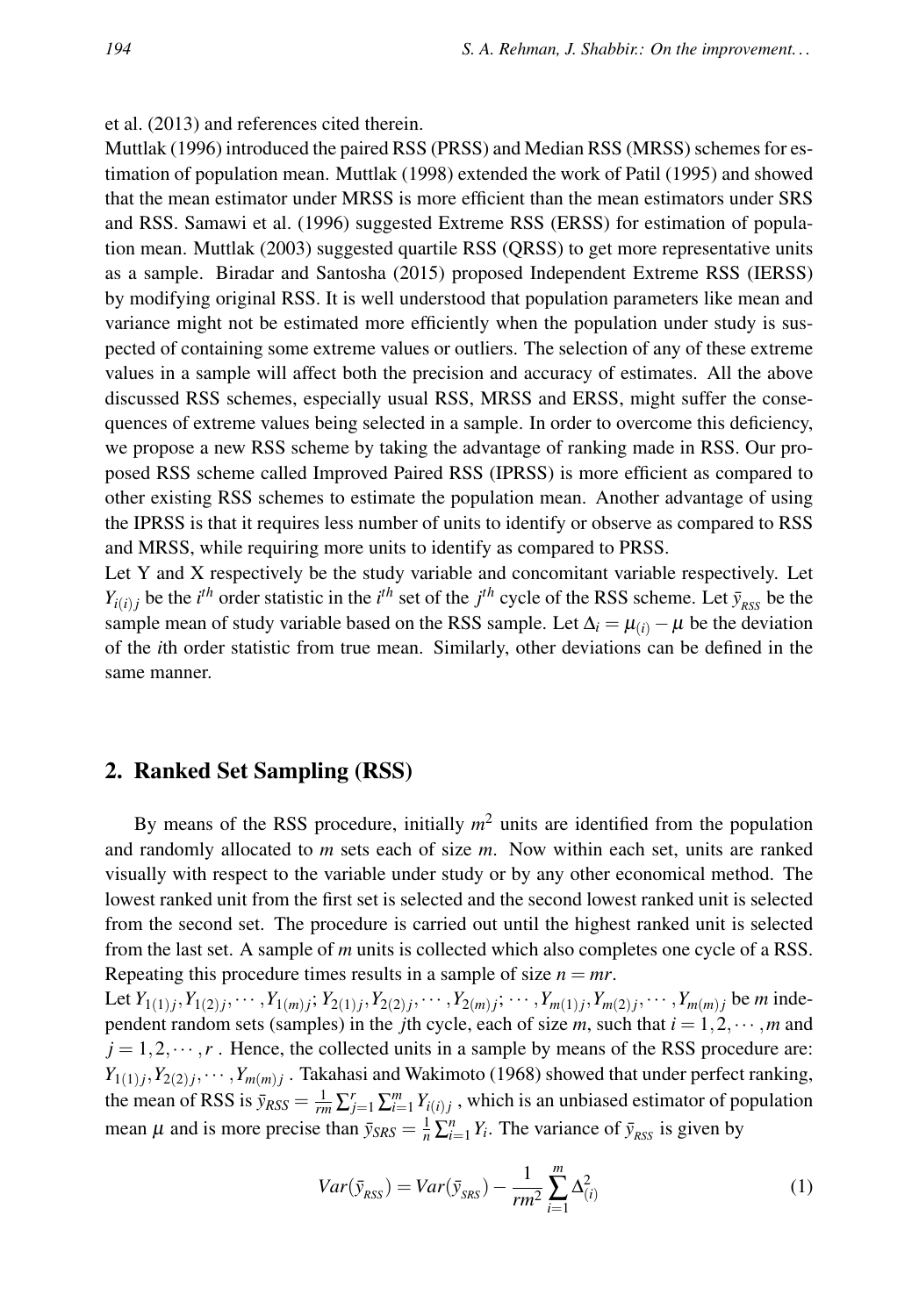where  $\Delta_{(i)}$  is defined earlier.

#### 2.1. Mathematics of RSS procedure

Let Y be the study variable with pdf  $f(y)$  and CDF  $F(y)$  with mean  $\mu$  and variance  $\sigma^2$ . Let  $Y_1, Y_2, \dots, Y_m$  be a simple random sample of size *m* drawn from  $f(y)$  for which the order statistics is  $Y_{(1:m)}, Y_{(2:m)}, \cdots, Y_{(m:m)}$ . The pdf and CDF of the *i*th order statistics  $Y_{(i:m)}$  for  $i = 1, 2, \dots, m$ , respectively, are given by

$$
f_{(i:m)}(y) = \frac{m!}{(m-i)!(i-1)!} \{F(y)\}^{i-1} \{1 - F(y)\}^{m-i} f(y) \qquad -\infty < y < \infty \tag{2}
$$

and

$$
F_{(i:m)}(y) = \sum_{i=1}^{m} {m \choose r} \{F(y)\}^r \{1 - F(y)\}^{m-r}
$$
 (3)

The expression for mean and variance of  $Y_{(i:m)}$ , respectively, are given by

$$
\mu_{(i:m)}(y) = \int y f_{(i:m)}(y) dy \quad \text{and} \quad (4)
$$

$$
\sigma_{(i:m)}^2(y) = \int (y - \mu_{(i:m)}(y))^2 f_{(i:m)}(y) dy, \qquad (5)
$$

for detail see David and Nagaraja (2003).

#### 3. RSS with errors in ranking (imperfect)

In practical situations, we come across problems in which visual ranking of the study variable is difficult or impossible. Lynne Stokes (1977) introduced a model to rank the study variable  $(Y)$  with respect to ranks of the auxiliary variable  $(X)$  correlated with  $(Y)$ . This procedure was named imperfect RSS (IRSS). Following Lynne Stokes (1977), it is assumed that  $(Y, X)$  follows a bivariate normal distribution and the regression of *Y* on *X* is linear, i.e.

$$
Y_{i[i]j} = \mu_{y} + \rho \frac{\sigma_{y}}{\sigma_{x}} (X_{i(i)j} - \mu_{x}) + \varepsilon_{ij}
$$
\n(6)

where  $\rho$  is the population correlation coefficient between *Y* and *X*, and  $\varepsilon_{ij}$  is the error term with zero mean and a constant variance, i.e.,

$$
E(\varepsilon_{ij}) = 0 \quad \text{and} \quad Var(\varepsilon_{ij}) = \sigma_{\varepsilon}^2 = \sigma_{\mathcal{Y}}^2 (1 - \rho^2) \tag{7}
$$

Here,  $X_{i(i)j}$  is the *i*<sup>th</sup> order statistics selected from the *i*<sup>th</sup> sample in the *j*<sup>th</sup> cycle of the auxiliary variable whose  $X_{i[i]j}$  corresponding is the  $i^{th}$  judgment order statistics of the study variable. The sample mean  $\bar{y}_{I RSC}$  and its variance under IRSS respectively, are given by

$$
\bar{y}_{IRSS} = \frac{1}{n} \sum_{j=1}^{r} \sum_{i=1}^{m} Y_{i[i]j} \tag{8}
$$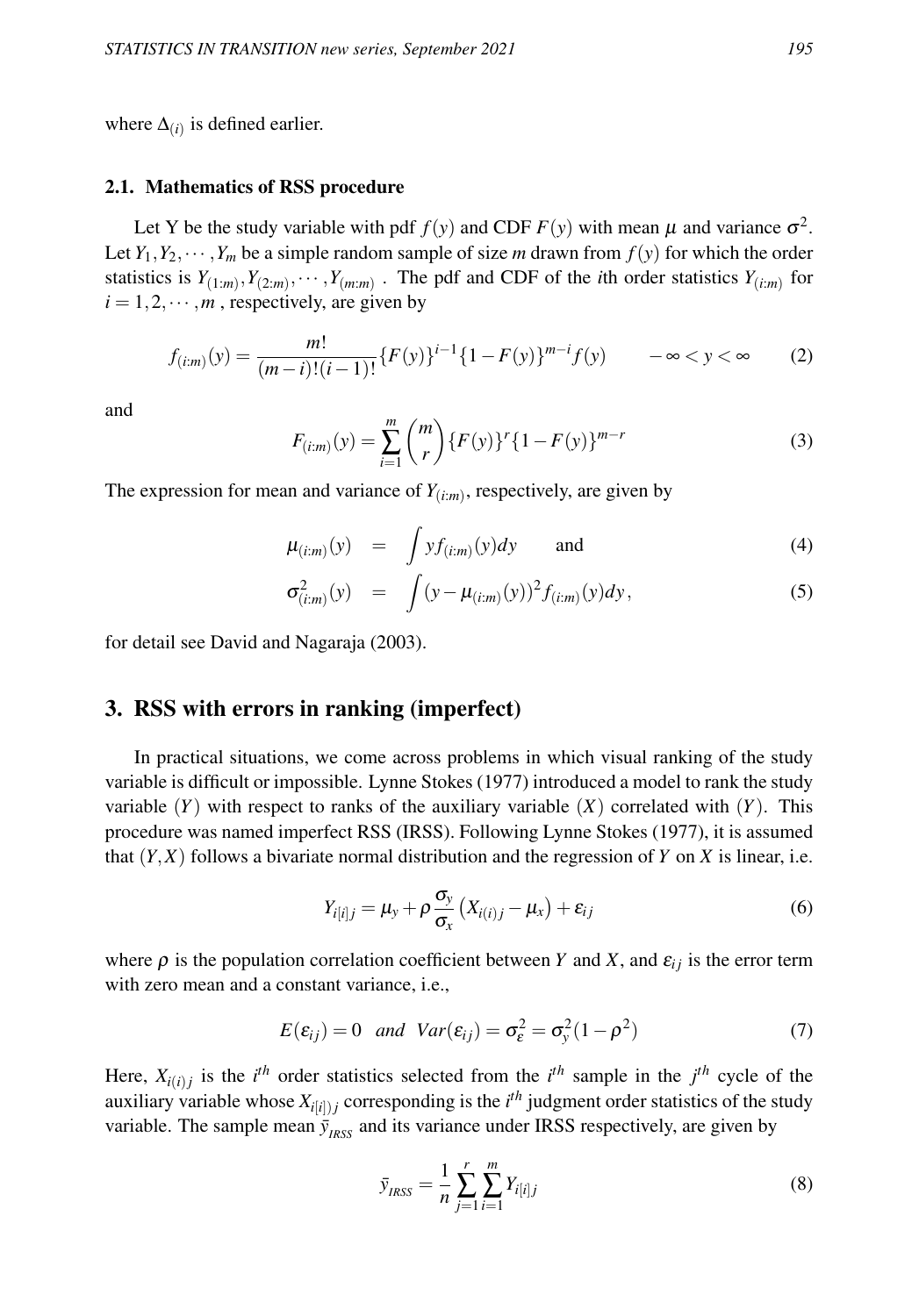and

$$
Var(\bar{y}_{IRSS}) = \frac{1}{rm^2} \left\{ m\sigma_y^2 (1-\rho^2) + \rho^2 \frac{\sigma_y^2}{\sigma_x^2} \sum_{i=1}^m \sigma_{x(i)}^2 \right\}
$$
(9)

## 4. Paired Ranked Set Sampling (PRSS)

The PRSS procedure was suggested by Muttlak (1996) to estimate the mean of finite population. The procedure is as follows: For even sample size *m*, identify *m*/2 sets each of size *m* and rank the units in each set. The lowest and highest ranked units are collected from the first set, and the second lowest and second highest ranked units are collected from the second set. The process continues until  $(m/2)^{th}$  and  $((m+2)/2)^{th}$  ranked units are collected from the last set. For odd sample size  $m$ , identify  $((m+1)/2)$  sets, each of size  $m$ , and select units as previously mentioned in the case of even size until  $(m/2)^{th}$  set. Also  $((m+1)/2)^{th}$  ranked unit is collected from the last set. This concludes in one cycle of a PRSS of size *m*. By repeating this process *r* times a sample of size *m* can be obtained. The sample mean under PRSS depending on even (*E*) and odd (*O*) sample sizes are calculated as, respectively

$$
\bar{y}_{PRSS}^E = \frac{1}{rm} \sum_{j=1}^r \sum_{i=1}^m (Y_{i(i)j} + Y_{i(m+1-i)j})
$$
\n(10)

and

$$
\bar{y}_{PRSS}^O = \frac{1}{rm} \sum_{j=1}^r \left( \sum_{i=1}^{(m+1)/2} Y_{i(i)j} + \sum_{i=1}^{(m-1)/2} Y_{i(m+1-i)j} \right) \tag{11}
$$

The bias and variances of  $\bar{y}^E_{PRSS}$  and  $\bar{y}^O_{PRSS}$  respectively, are given by

$$
Bias(\bar{y}_{PRSS}^E) = \frac{1}{rm} \sum_{j=1}^{r} \sum_{i=1}^{m} (\Delta_{i(i)j} + \Delta_{i(m+1-i)j})
$$
(12)

$$
Var(\bar{y}_{PRSS}^{E}) = Var(\bar{y}_{SRS}) - \frac{1}{rm^2} \sum_{j=1}^{r} \sum_{i=1}^{m} \left( \Delta_{i(i)j}^{2} + \Delta_{i(m+1-i)j}^{2} \right) + \frac{2}{(rm)^2} \sum_{j=1}^{r} \sum_{i=1}^{m} \Delta_{i(i)j} \Delta_{i(m+1-i)j}
$$
(13)

and

$$
Bias(\bar{y}_{PRSS}^O) = \frac{1}{rm} \sum_{j=1}^{r} \left( \sum_{i=1}^{(m+1)/2} \Delta_{i(i)j} + \sum_{i=1}^{(m-1)/2} \Delta_{i(m+1-i)j} \right)
$$
(14)

$$
Var(\bar{y}_{PRSS}^{O}) = Var(\bar{y}_{SRS}) - \frac{1}{rm^2} \left( \sum_{i=1}^{(m+1)/2} \Delta_{(i)}^2 + \sum_{i=1}^{(m-1)/2} \Delta_{(m+1-i)}^2 \right) + \frac{2}{r^2 m^2} \sum_{j=1}^{r} \sum_{i=1}^{(m-1)/2} \Delta_{(i)} \Delta_{(m+1-i)}
$$
(15)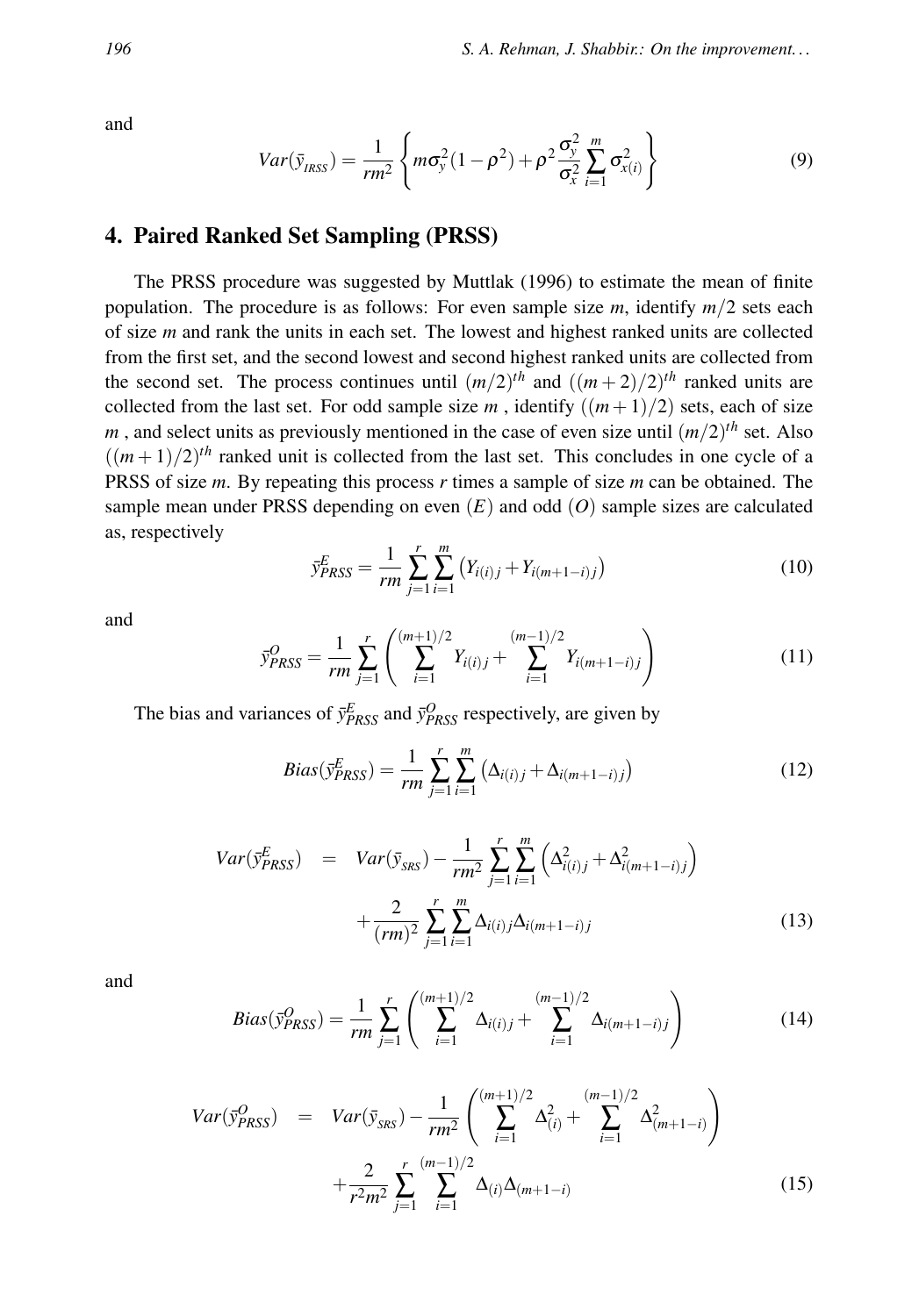In the case of symmetrical distribution both  $\bar{y}_{PRSS}^E$  and  $\bar{y}_{PRSS}^O$  are unbiased estimators of population mean.

## 5. Extreme Ranked Set Sampling (ERSS)

The ERSS procedure was introduced by Samawi et al. (1996) to estimate the population mean. It is an essential sampling scheme in the case where population is fat-tailed, e.g. students t-distribution, Uniform distribution, Cauchy distribution, etc., units deviates from their mean beyond 5-sigma limits. The ERSS technique is executed as:

From the population, identify *m* <sup>2</sup> units and allocate them randomly to *m* sets, each of size . Now rank the units within each set. For  $m = even$ , select the lowest ranked units from the first  $m/2$  sets and highest ranked units from the last  $m/2$  sets. For  $m = odd$ , select the lowest ranked unit from the first  $(m-1)/2$  sets, and the highest ranked units from set  $(m+1)/2$  to set  $(m-1)$ . The median, i.e.  $((m+1)/2)$ <sup>th</sup> unit is selected from the last set. This conclude one cycle of ERSS of size *m*. A sample of size  $n = mr$  can be obtained by repeating the ERSS process *r* times.

In the *j*<sup>th</sup> cycle, ERSS is termed as:  $Y_{1(1)j}$ ,  $Y_{2(1)j}$ ,  $\cdots$ ,  $Y_{m/2(1)j}$ ,  $Y_{m+2/2(m)j}$ ,  $\cdots$ ,  $Y_{m(m)j}$  for even *m*. While, for odd *m*,  $Y_{1(1)j}$ ,  $Y_{2(1)j}$ ,  $\cdots$  ,  $Y_{m-1/2(1)j}$ ,  $Y_{m+1/2(m)j}$ ,  $\cdots$  ,  $Y_{m(m)j}$ ,  $Y_{m(m-1/2)j}$ units are selected. The estimators based on ERSS, are given by:

$$
\bar{y}_{ERSS}^E = \frac{1}{rm} \sum_{j=1}^r \left( \sum_{i=1}^{m/2} Y_{i(1)j} + \sum_{i=(m+2)/2}^m Y_{i(m)j} \right) \tag{16}
$$

and

$$
\bar{y}_{ERSS}^O = \frac{1}{rm} \sum_{j=1}^r \left( \sum_{i=1}^{(m-1)/2} Y_{i(1)j} + \sum_{i=(m+1)/2}^{m-1} Y_{i(m)j} + Y_{m(m+1)/2} \right)
$$
(17)

The bias and variance of each estimator is obtained as

$$
Bias(\bar{y}_{ERSS}^E) = \frac{1}{rm} \sum_{j=1}^r \left( \sum_{i=1}^{m/2} \Delta_{(1)} + \sum_{i=(m+2)/2}^m \Delta_{(m)} \right)
$$
(18)

$$
Var(\bar{y}_{ERSS}^E) = Var(\bar{y}_{SRS}) - \frac{1}{rm^2} \left( \sum_{i=1}^{m/2} \Delta_{(1)}^2 + \sum_{i=(m+2)/2}^{m} \Delta_{(m)}^2 \right)
$$
(19)

and

$$
Bias(\bar{y}_{ERSS}^O) = \frac{1}{rm} \sum_{j=1}^r \left( \sum_{i=1}^{(m-1)/2} \Delta_{(1)} + \sum_{i=(m+1)/2}^{m-1} \Delta_{(m)} + \Delta_{((m+1)/2)} \right)
$$
(20)

$$
Var(\bar{y}_{ERSS}^O) = Var(\bar{y}_{SRS}) - \frac{1}{rm^2} \left( \sum_{i=1}^{(m-1)/2} \Delta_{(1)}^2 + \sum_{i=(m+1)/2}^{m-1} \Delta_{(m)}^2 + \Delta_{((m+1)/2)}^2 \right) \tag{21}
$$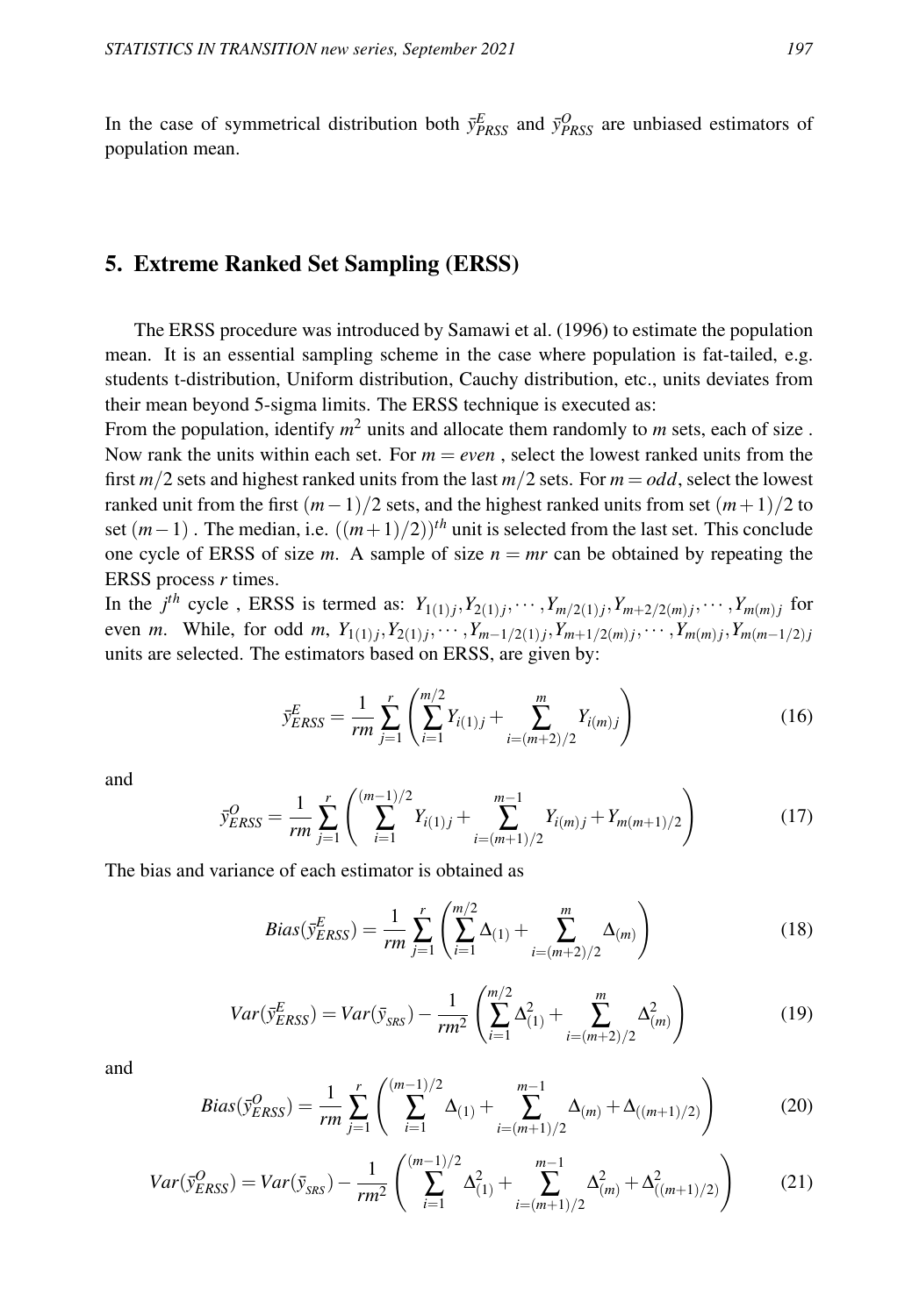## 6. Improved Paired Ranked Set Sampling (IPRSS)

The proposed RSS procedure called IPRSS is an improvement in PRSS and is an effort to overcome the drawback of ERSS. There is a great chance that ERSS will select the extreme values contained by population under study by considering only the first and last order statistic of sets, which not only affects the representativeness of a sample but the accuracy and precisions both are also highly affected. The proposed IPRSS scheme is also an effort to counter this drawback.

The IPRSS procedure is as follows:

For an even sample size *m*, identify  $m/2$  sets each of size  $m + 2$  from a population and within each set rank the units. Now, choose the second lowest and second highest ranked units from the first set. Similarly select the third lowest and third highest ranked units from the second set. The procedure continues until  $(m+4)^{th}$  and  $(m+4/2)^{th}$  ranked units are selected from the last set.

For an illustration, a selection of units by IPRSS for  $m = 4$  is given by

$$
\begin{array}{ccccccccc}\nY_{1(1)j} & Y_{1(2)j} & Y_{1(3)j} & Y_{1(4)j} & Y_{1(5)j} & Y_{1(6)j} \\
Y_{2(1)j} & Y_{2(2)j} & Y_{2(3)j} & Y_{2(4)j} & Y_{2(5)j} & Y_{2(6)j}\n\end{array}
$$

In case of odd sample size *m*, identify  $m + 1/2$  sets each of size  $m + 2$  and select units as aforesaid in case of even until  $m - 1/2$  set. Also  $(m + 3/2)^{th}$  ranked unit is choosen from the last set. For example  $m = 5$ , then the IPRSS procedure can be illustrated as

$$
\begin{array}{ccccccccc}\nY_{1(1)j} & Y_{1(2)j} & Y_{1(3)j} & Y_{1(4)j} & Y_{1(5)j} & Y_{1(6)j} & Y_{1(7)j} \\
Y_{2(1)j} & Y_{2(2)j} & Y_{2(3)j} & Y_{2(4)j} & Y_{2(5)j} & Y_{2(6)j} & Y_{2(7)j} \\
Y_{3(1)j} & Y_{3(2)j} & Y_{3(3)j} & Y_{3(4)j} & Y_{3(5)j} & Y_{3(6)j} & Y_{3(7)j}\n\end{array}
$$

This concludes one cycle of an IPRSS of size *m*. The process can be repeated *r* times to obtain IPRSS of size  $n = mr$ . The sample means under IPRSS depending on even  $(E)$  and odd (*O*) sample sizes are respectively given by

$$
\bar{y}_{IPRSS}^E = \frac{1}{rm} \sum_{j=1}^r \sum_{i=1}^{m/2} \left( Y_{i(i+1)j} + Y_{i(m+2-i)j} \right) \tag{22}
$$

and

$$
\bar{y}_{IPRSS}^O = \frac{1}{rm} \sum_{j=1}^r \left( \sum_{i=1}^{(m+1)/2} Y_{i(i+1)j} + \sum_{i=1}^{(m-1)/2} Y_{i(m+2-i)j} \right)
$$
(23)

In case of a symmetric distribution about zero, i.e.  $Y_{(i+1)} \approx Y_{(m+2-i)}$  for  $i = 1, 2, \dots, m$ . Arnold et al. (1992) showed that  $\mu_{(i+1)} = -\mu_{(m+2-i)}$  and  $\sigma^2_{(i+1)} \approx -\sigma^2_{(m+2-i)}$ . This indicates that if *m* is odd, then  $\mu_{m+1/2} = \mu = 0$ . Hence, the suggested IPRSS provides unbiased estimators, however in the case of asymmetrical distribution the expressions for bias along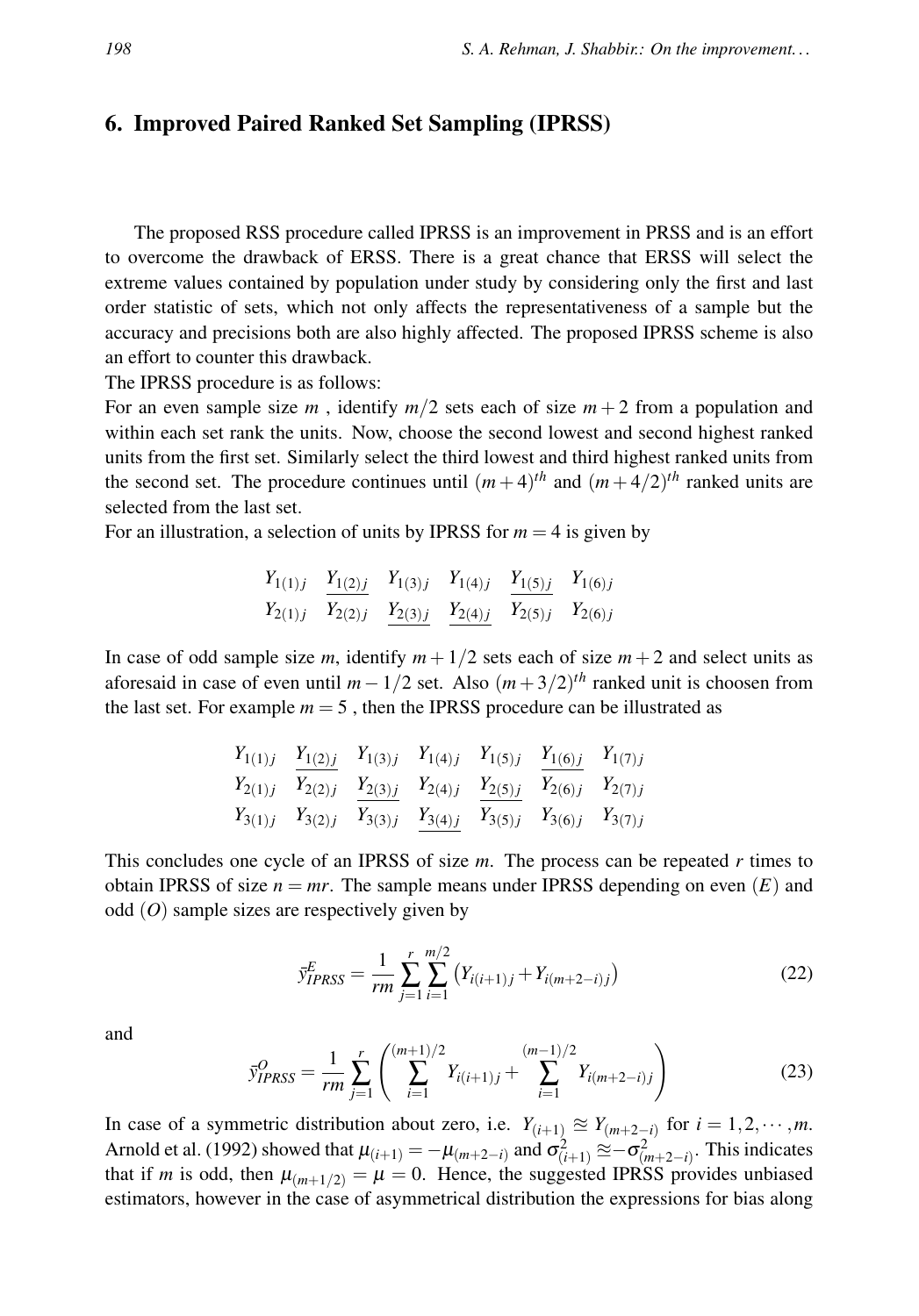with the variance of  $\bar{y}_{IPRSS}^E$  and  $\bar{y}_{IPRSS}^O$  respectively, are given as

$$
Bias(\bar{y}_{IPRSS}^E) = \frac{1}{rm} \sum_{j=1}^{r} \sum_{i=1}^{m/2} (\Delta_{(i+1)} + \Delta_{(m+2-i)})
$$
(24)

$$
Var(\bar{y}_{IPRSS}^E) = Var(\bar{y}_{SRS}) - \frac{1}{rm^2} \sum_{i=1}^{m/2} \left( \Delta_{(i+1)}^2 + \Delta_{(m+2-i)}^2 \right) + \frac{2}{(rm)^2} \sum_{j=1}^r \sum_{i=1}^{m/2} \Delta_{(i+1)} \Delta_{(m+1-i)}
$$
(25)

and

$$
Bias(\bar{y}_{IPRSS}^O) = \frac{1}{rm} \sum_{j=1}^r \left( \sum_{i=1}^{(m+1)/2} \Delta_{(i+1)} + \sum_{i=1}^{(m-1)/2} \Delta_{(m+2-i)} \right)
$$
(26)

$$
Var(\bar{y}_{IPRSS}^O) = Var(\bar{y}_{SRS}) - \frac{1}{(rm)^2} \left( \sum_{i=1}^{(m+1)/2} \Delta_{(i+1)}^2 + \sum_{i=1}^{(m-1)/2} \Delta_{(m+2-i)}^2 \right) + \frac{2}{(rm)^2} \sum_{j=1}^r \sum_{i=1}^{(m-1)/2} \Delta_{(i+1)} \Delta_{(m+2-i)}
$$
(27)

# 7. IPRSS with ranking errors (imperfect ranking)

In the case of ranking errors, the quantified observations of the study variable from the  $i<sup>th</sup>$  sample may not be the  $i<sup>th</sup>$  order statistics instead of the  $i<sup>th</sup>$  judgment order statistics. Dell and Clutter (1972) demonstrated that the sample mean of RSS with errors in ranking is an unbiased estimator of the population mean, and has smaller variance than the usual estimator based on SRS with the same sample size. However, the variance of the estimator with errors in ranking will be larger than the variance of the estimator with perfect ranking. Let  $Y_{[i+1]}$  and  $Y_{[m+2-i]}$  denote the  $(i+1)^{th}$  and  $(m+2-i)^{th}$  judgment order statistics of the sample for  $i = 1, 2, \dots, m+2$ . Then, the IPRSS estimator of population mean with errors in ranking is defined as:

$$
\bar{y}_{IPRSS}^E = \frac{1}{rm} \sum_{j=1}^r \sum_{i=1}^{m/2} \left( Y_{i[i+1]j} + Y_{i[m+2-i]j} \right) \tag{28}
$$

and

$$
\bar{y}_{IPRSS}^O = \frac{1}{rm} \sum_{j=1}^r \left( \sum_{i=1}^{(m+1)/2} Y_{i[i+1]} + \sum_{i=1}^{(m-1)/2} Y_{i[m+2-i]j} \right) \tag{29}
$$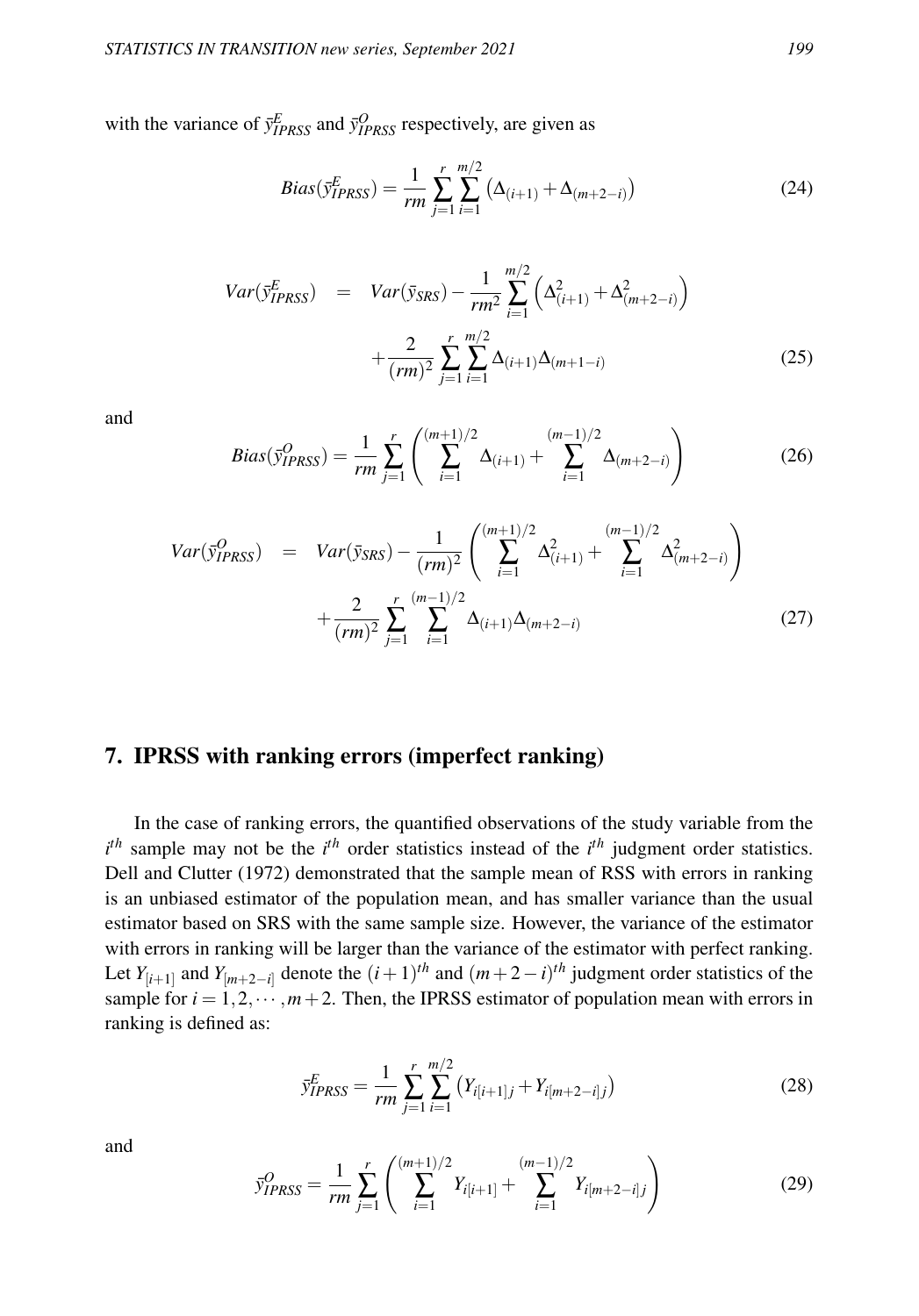the bias and variance of  $\bar{y}_{IPRSS}^E$  and  $\bar{y}_{IPRSS}^O$  are

$$
Bias(\bar{y}_{IPRSS}^E) = \frac{1}{rm} \sum_{j=1}^{r} \sum_{i=1}^{m/2} (\Delta_{[i+1]} + \Delta_{[m+2-i]})
$$
(30)

$$
Var(\bar{y}_{IPRSS}^E) = Var(\bar{y}_{SRS}) - \frac{1}{rm^2} \sum_{i=1}^{m/2} \left( \Delta_{[i+1]}^2 + \Delta_{[m+2-i]}^2 \right) + \frac{2}{(rm)^2} \sum_{j=1}^r \sum_{i=1}^{m/2} \Delta_{[i+1]} \Delta_{[m+1-i]}
$$
(31)

and

$$
Bias(\bar{y}_{IPRSS}^O) = \frac{1}{rm} \sum_{j=1}^r \left( \sum_{i=1}^{(m+1)/2} \Delta_{[i+1]} + \sum_{i=1}^{(m-1)/2} \Delta_{[m+2-i]} \right)
$$
(32)

$$
Var(\bar{y}_{IPRSS}^O) = Var(\bar{y}_{SRS}) - \frac{1}{(rm)^2} \left( \sum_{i=1}^{(m+1)/2} \Delta_{[i+1]}^2 + \sum_{i=1}^{(m-1)/2} \Delta_{[m+2-i]}^2 \right) + \frac{2}{(rm)^2} \sum_{j=1}^r \sum_{i=1}^{(m-1)/2} \Delta_{[i+1]} \Delta_{[m+2-i]}
$$
(33)

The relative efficiency (RE) of the proposed  $\bar{y}_{IPRSS}$  with respect to  $\bar{y}_{RSS}$ ,  $\bar{y}_{PRSS}$  and  $\bar{y}_{ERS}$  is defined as:

$$
RE(\bar{y}_{IPRSS}, \bar{y}_\bullet) = \frac{MSE(\bar{y}_\bullet)}{MSE(\bar{y}_{IPRSS})}
$$
(34)

where

$$
MSE(\bar{y}_{\bullet}) = Var(\bar{y}_{\bullet}) + (Bias(\bar{y}_{\bullet}))^{2}
$$
\n(35)

and

$$
MSE(\bar{y}_{\bullet}) = Var(\bar{y}_{IPRSS}) + (Bias(\bar{y}_{IPRSS}))^{2}
$$
\n(36)

#### 8. Empirical study

To evaluate the efficiency comparison of IPRSS against other competing procedures, a simulation study is conducted based on the following steps:

*Generate a hypothetical (Normal, Logistic, Exponential and Poisson) distribution, say "X" of size 1000 and also generate "e* ∼ *N*(1000,0,1)*". Compute the study variable "Y " by using the relation*  $Y = \rho X + e\sqrt{1-\rho^2}$ , where  $\rho$  *is the population coefficient of correlation between the study variable and the concomitant variable whose value is taken fixed as 0.50, 0.70 and 0.90. Draw a sample of size n* = *mr , using SRSWOR, and estimate mean for each sampling procedure, for all the pairs of r* = 1,3 *and m* = 4,6,8*. This procedure is repeated 10,000 times. The results are given in Tables 1 and 2.*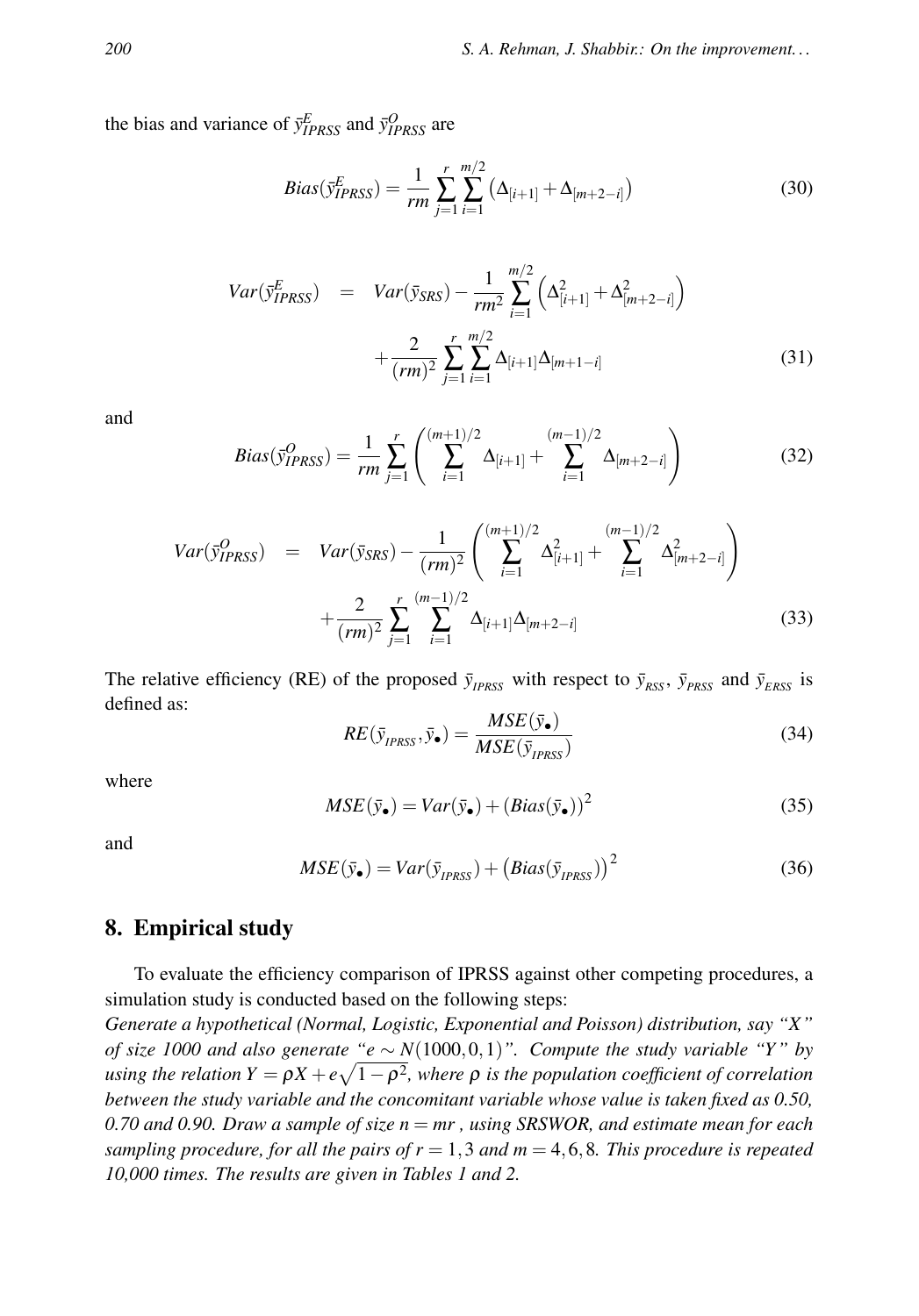|                        |                | <b>RSS</b> |      | <b>ERSS</b> |      | <b>PRSS</b> |       |
|------------------------|----------------|------------|------|-------------|------|-------------|-------|
| Distribution           | m/r            | 1          | 3    | 1           | 3    | 1           | 3     |
|                        | 4              | 1.05       | 1.09 | 1.24        | 1.28 | 1.47        | 1.48  |
| Normal(1000,100,5)     | 6              | 1.04       | 1.03 | 1.45        | 1.45 | 4.98        | 11.96 |
|                        | 8              | 1.01       | 1.04 | 1.58        | 1.66 | 12.33       | 35.00 |
| Logistic(1000, 5, 2)   | 4              | 1.29       | 1.27 | 1.68        | 1.73 | 1.73        | 1.64  |
|                        | 6              | 1.24       | 1.21 | 2.05        | 2.05 | 5.17        | 12.29 |
|                        | 8              | 1.18       | 1.18 | 2.36        | 2.43 | 12.41       | 33.98 |
|                        | $\overline{4}$ | 1.16       | 1.09 | 1.48        | 1.44 | 1.56        | 1.48  |
| Exponential $(1000,1)$ | 6              | 1.07       | 1.04 | 1.80        | 2.05 | 4.79        | 11.5  |
|                        | 8              | 1.08       | 1.03 | 2.43        | 3.04 | 12.11       | 30.58 |
|                        | 4              | 1.39       | 1.36 | 2.03        | 1.98 | 1.91        | 1.76  |
| Poisson $(1000,3)$     | 6              | 1.44       | 1.39 | 3.11        | 3.27 | 5.00        | 11.97 |
|                        | 8              | 1.40       | 1.29 | 4.24        | 4.62 | 12.21       | 30.4  |

Table 1: RE of IPRSS over other sampling procedures based on perfect ranking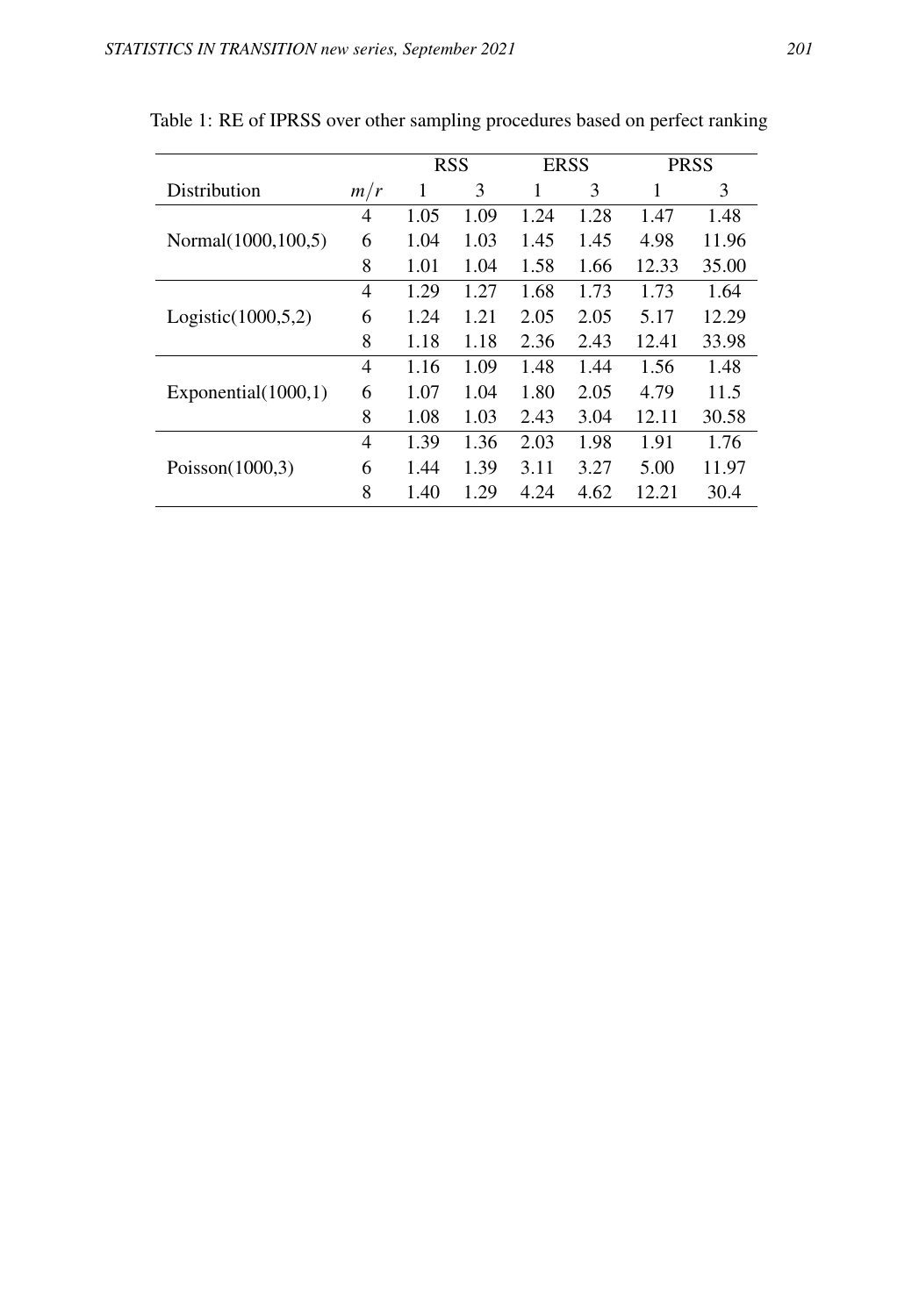|                |              |                |      | <b>RSS</b> |      | <b>ERSS</b> |      |      | <b>PRSS</b> |       |       |
|----------------|--------------|----------------|------|------------|------|-------------|------|------|-------------|-------|-------|
| Distribution   | r            | $m/\rho$       | 0.5  | 0.7        | 0.9  | 0.5         | 0.7  | 0.9  | 0.5         | 0.7   | 0.9   |
|                |              | $\overline{4}$ | 1.04 | 1.05       | 1.05 | 1.18        | 1.21 | 1.22 | 1.35        | 1.4   | 1.43  |
|                | 1            | 6              | 1.05 | 1.05       | 1.05 | 1.36        | 1.39 | 1.40 | 3.66        | 4.17  | 4.44  |
| Normal         |              | 8              | 1.04 | 1.03       | 1.02 | 1.42        | 1.47 | 1.50 | 7.98        | 9.59  | 10.49 |
| (1000, 100, 5) |              | 4              | 1.08 | 1.08       | 1.08 | 1.23        | 1.25 | 1.25 | 1.34        | 1.39  | 1.42  |
|                | 3            | 6              | 1.03 | 1.03       | 1.03 | 1.34        | 1.38 | 1.40 | 8.13        | 9.61  | 10.41 |
|                |              | 8              | 1.08 | 1.07       | 1.06 | 1.50        | 1.56 | 1.58 | 21.76       | 26.76 | 29.53 |
|                |              | $\overline{4}$ | 1.20 | 1.24       | 1.26 | 1.47        | 1.57 | 1.62 | 1.44        | 1.54  | 1.61  |
|                | $\mathbf{1}$ | 6              | 1.19 | 1.21       | 1.22 | 1.64        | 1.79 | 1.89 | 3.14        | 3.79  | 4.20  |
| Logistic       |              | 8              | 1.13 | 1.16       | 1.18 | 1.76        | 1.96 | 2.08 | 6.11        | 7.94  | 9.17  |
| (1000, 5, 2)   |              | 4              | 1.18 | 1.22       | 1.24 | 1.45        | 1.53 | 1.58 | 1.44        | 1.55  | 1.62  |
|                | 3            | 6              | 1.14 | 1.17       | 1.19 | 1.63        | 1.79 | 1.88 | 6.59        | 8.41  | 9.58  |
|                |              | 8              | 1.12 | 1.14       | 1.16 | 1.82        | 2.02 | 2.14 | 15.61       | 20.97 | 24.56 |
|                |              | $\overline{4}$ | 1.02 | 1.03       | 1.04 | 1.11        | 1.17 | 1.25 | 1.06        | 1.09  | 1.13  |
|                | 1            | 6              | 1.01 | 1.01       | 1.01 | 1.25        | 1.4  | 1.57 | 1.38        | 1.55  | 1.74  |
| Exponential    |              | 8              | 1.01 | 1.00       | 1.00 | 1.46        | 1.78 | 2.13 | 1.8         | 2.2   | 2.66  |
| (1000,1)       |              | $\overline{4}$ | 1.02 | 1.02       | 1.04 | 1.09        | 1.15 | 1.21 | 1.03        | 1.04  | 1.07  |
|                | 3            | 6              | 1.01 | 1.01       | 1.02 | 1.52        | 1.78 | 2.05 | 1.88        | 2.36  | 2.84  |
|                |              | 8              | 1.00 | 1.00       | 1.00 | 2.07        | 2.71 | 3.37 | 2.86        | 3.96  | 5.09  |
|                |              | $\overline{4}$ | 1.16 | 1.22       | 1.27 | 1.43        | 1.6  | 1.74 | 1.31        | 1.44  | 1.55  |
|                | $\mathbf{1}$ | 6              | 1.16 | 1.23       | 1.29 | 1.69        | 2.04 | 2.35 | 1.96        | 2.41  | 2.81  |
| Poisson        |              | 8              | 1.09 | 1.14       | 1.19 | 1.89        | 2.4  | 2.87 | 3.12        | 4.25  | 5.3   |
| (1000, 3)      |              | $\overline{4}$ | 1.15 | 1.18       | 1.21 | 1.42        | 1.58 | 1.70 | 1.25        | 1.34  | 1.41  |
|                | 3            | 6              | 1.11 | 1.15       | 1.18 | 1.79        | 2.18 | 2.51 | 3.43        | 4.68  | 5.74  |
|                |              | 8              | 1.09 | 1.11       | 1.13 | 2.22        | 2.92 | 3.53 | 6.61        | 9.75  | 12.51 |

Table 2: RE of IPRSS over other sampling procedures based on imperfect ranking

The simulation results show that the proposed IPRSS performs better than RSS, PRSS and ERSS. It is also observable from the simulation results that the efficiency of IPRSS significantly increases in comparison with other techniques when the number of cycles  $(r)$  is increased, i.e. in each cycle IPRSS avoids two suspected extreme values that are selected by other RSS schemes. Hence, with the increase in cycle (*r*), the number of suspected extreme values avoided by IPRSS also increases, which help us getting a sample free from outliers or extreme values. It is also notable that under imperfect ranking, all the RSS techniques including IPRSS perform poor relative to the case of perfect ranking. Since IPRSS collects a sample that avoids extreme values, so the results of IPRSS will be certainly better than other techniques. Since IPRSS is an improvement in the PRSS and it is designed to avoid the selection of extreme values in a sample so it is obvious that IPRSS will select more representative sample especially when population contains extreme values.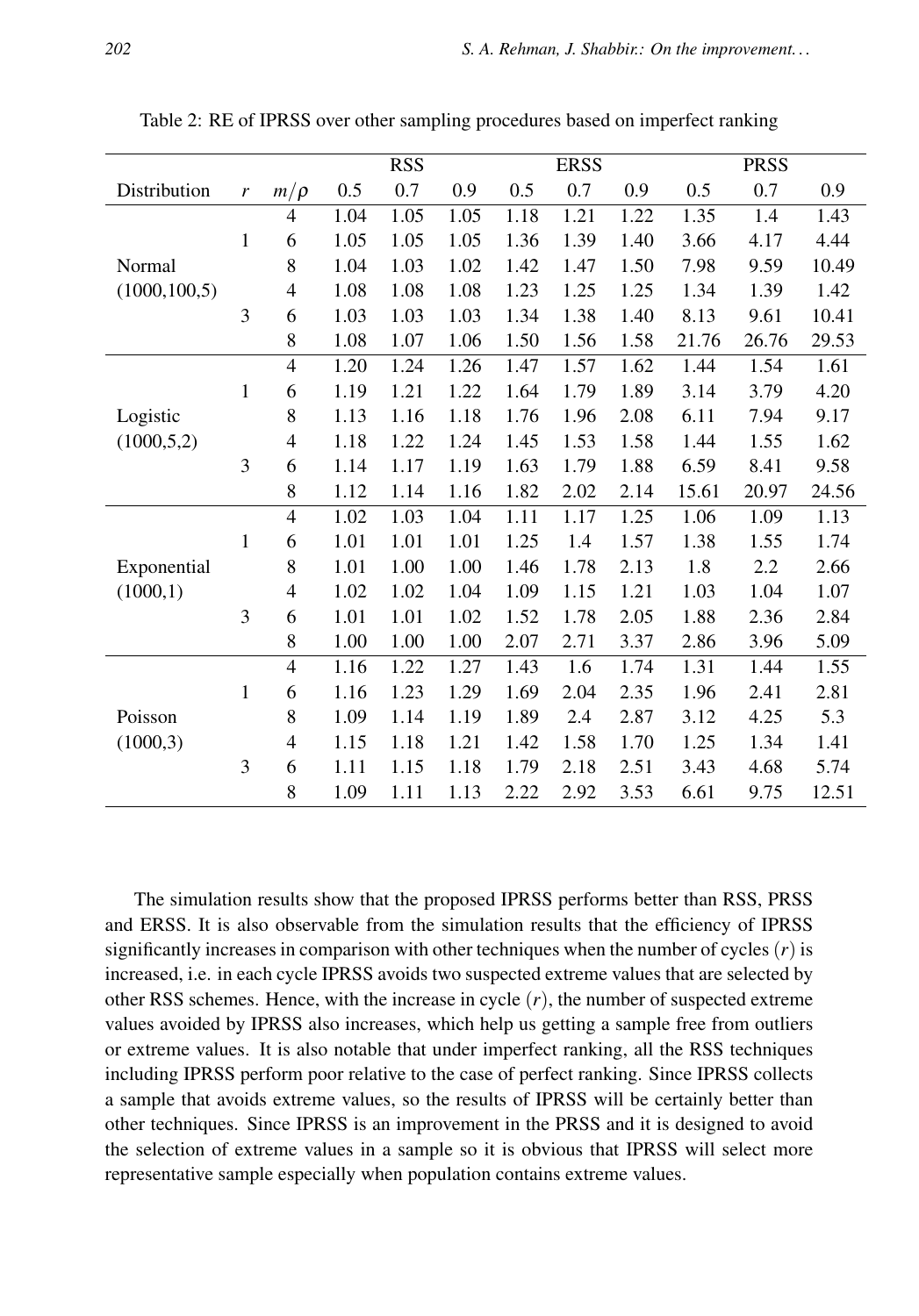### 9. Application on real-life data set

For practical application, we consider the data provided by Singh and Mangat (2013). The net irrigated area is considered as a study variable while the number of tractors is considered as a concomitant variable. A simulation study is conducted by selecting 10,000 samples (the simulation procedure is discussed above). For simplicity we fix  $r = 1$  and  $m = 3, 4, 5, 6, 7$  using the procedure of RSS, ERSS, PRSS and IPRSS, by means of both perfect and imperfect rankings.

The  $MSE(\bar{y}(\bullet))$  of each sampling procedure is calculated as,

$$
MSE(\bar{y}(\bullet)) = \frac{1}{10,000} \sum_{i=1}^{10,000} (\bar{y}(\bullet) - \mu_y)^2
$$
 (37)

The relative efficiencies are given in Table 3.

|           |   |       | RE.         |             |
|-----------|---|-------|-------------|-------------|
| Ranking   | m | RSS   | <b>ERSS</b> | <b>PRSS</b> |
|           | 3 | 1.746 | 1.731       | 1.910       |
|           | 4 | 1.358 | 2.436       | 1.613       |
| Perfect   | 5 | 1.334 | 2.338       | 1.450       |
|           | 6 | 1.157 | 4.270       | 1.379       |
|           | 7 | 1.127 | 4.195       | 1.195       |
|           | 3 | 1.617 | 1.613       | 1.715       |
|           | 4 | 1.441 | 2.390       | 1.532       |
| Imperfect | 5 | 1.345 | 2.190       | 1.390       |
|           | 6 | 1.207 | 3.582       | 1.239       |
|           | 7 | 1.124 | 3.358       | 1.190       |

Table 3: RE of IPRSS over other sampling procedures

The results in Table 3 show that IPRSS performs better than RSS, ERSS and PRSS on real-life data set. Furthermore, IPRSS performs better than ERSS distinguishably when the sample size is increased.

### 10. Conclusions

In this article we proposed an efficient sampling scheme for the estimation of population mean. We showed numerically that the mean estimators under IPRSS are more precise than the mean estimators under RSS, ERSS and PRSS, for both perfect and imperfect rankings based on various distributions and a real-life data set. Generally, the proposed mean estimates under IPRSS are more efficient than the estimates under RSS, ERSS, and PRSS when more cycles of small samples are selected. Hence, the use of IPRSS is recommended over the existing RSS schemes. The current work can be extended to develop ratio and regression type estimators of population mean based on IPRSS to get more precise estimates.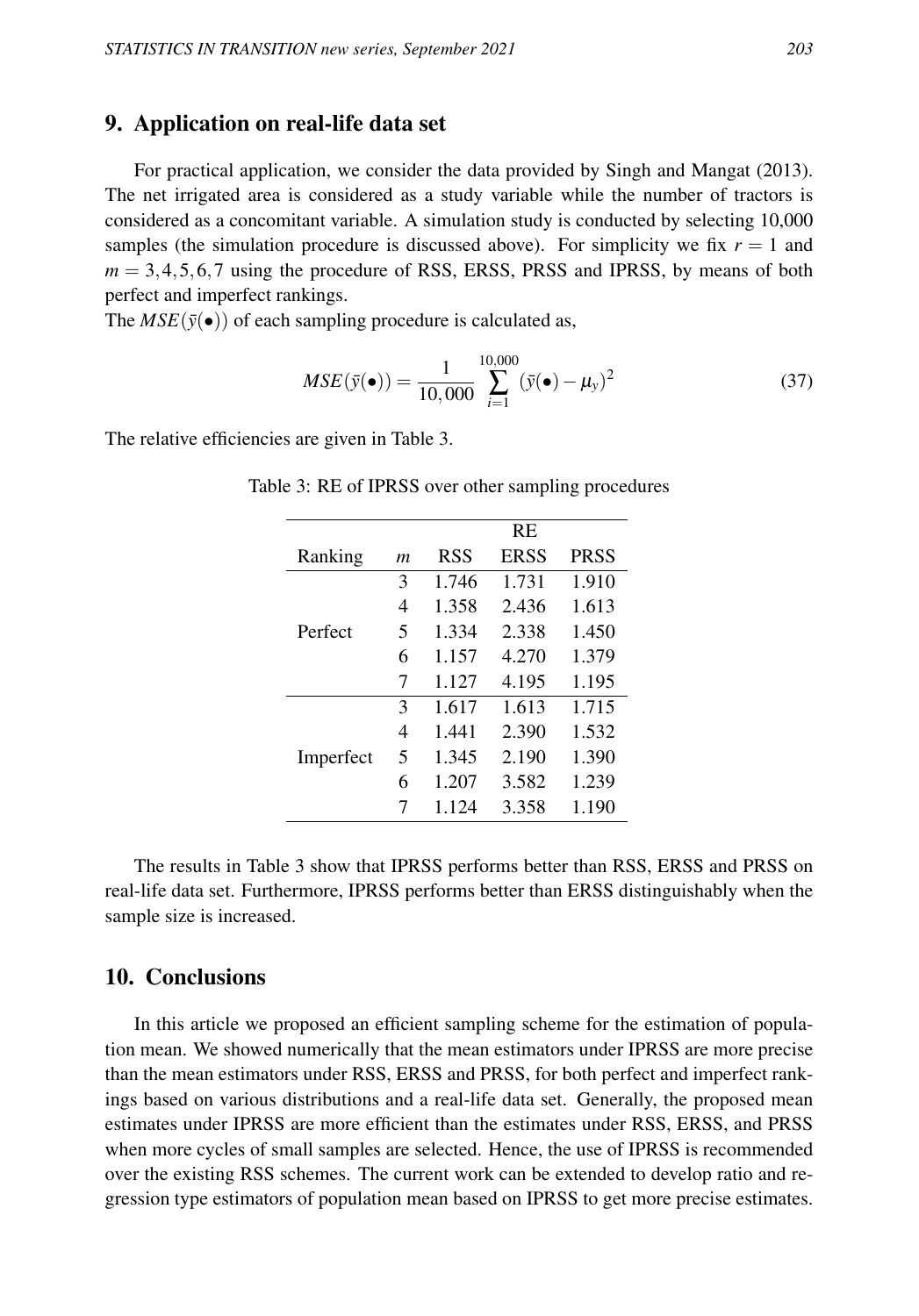Using the idea suggested in this paper, other RSS techniques can be modified to eliminate the effects of extreme values in samples.

### Acknowledgements

Both authors are thankful to the unknown referees for their valuable comments, which helped in improving the quality of the paper.

# References

- Al-Saleh, M. F. and Al-Hadrami, S. A. (2003). Parametric estimation for the location parameter for symmetric distributions using moving extremes ranked set sampling with application to trees data. *Environmetrics: The official journal of the International Environmetrics Society*, 14(7):651–664.
- Al-Saleh, M. F. and Al-Shrafat, K. (2001). Estimation of average milk yield using ranked set sampling. *Environmetrics: The official journal of the International Environmetrics Society*, 12(4):395–399.
- Arnold, B. C., Balakrishnan, N., and Nagaraja, H. N. (1992). A first course in order statistics, vol. 54. *SIAM, Philadelphia*.
- Biradar, B. and Santosha, C. (2015). Estimation of the population mean based on extremes ranked set sampling. *American Journal of Mathematics and Statistics*, 5(1):32–36.
- Buchanan, R. A., Conquest, L. L., and Courbois, J.-Y. (2005). A cost analysis of ranked set sampling to estimate a population mean. *Environmetrics: The official journal of the International Environmetrics Society*, 16(3):235–256.
- Chen, Z., Bai, Z., and Sinha, B. (2003). *Ranked set sampling: theory and applications*, volume 176. Springer Science & Business Media.
- David, H. A. and Nagaraja, H. N. (2003). *Order Statistics*. John Wiley and Sons New York, 3 edition.
- Dell, T. and Clutter, J. (1972). Ranked set sampling theory with order statistics background. *Biometrics*, pages 545–555.
- Haq, A., Brown, J., Moltchanova, E., and Al-Omari, A. I. (2013). Partial ranked set sampling design. *Environmetrics*, 24(3):201–207.
- Johnson, G., Patil, G., and Sinha, A. (1993). Ranked set sampling for vegetation research. *Abstracta Botanica*, pages 87–102.
- Lynne Stokes, S. (1977). Ranked set sampling with concomitant variables. *Communications in Statistics-Theory and Methods*, 6(12):1207–1211.